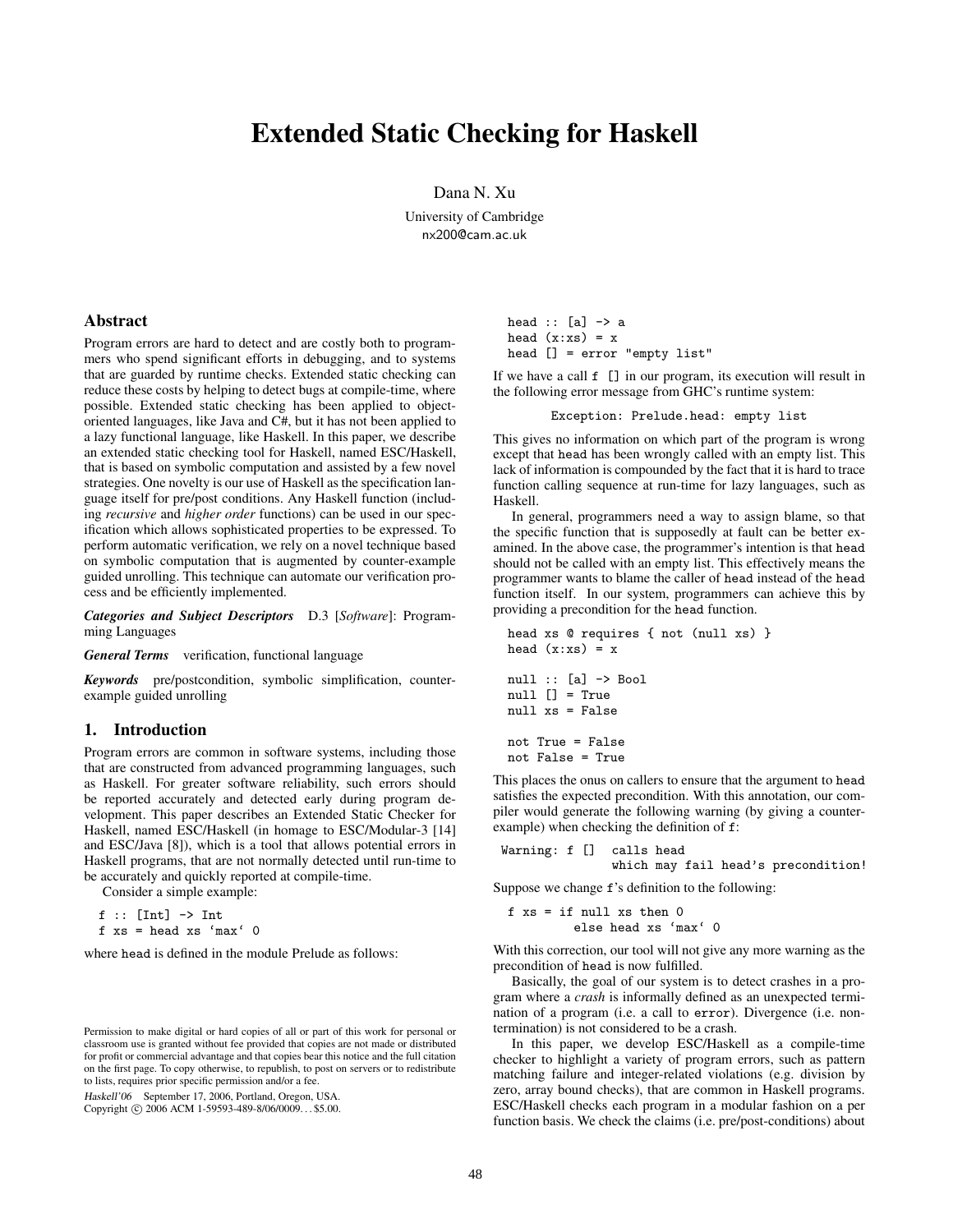a function f using mostly the *specifications* of functions that f calls, rather then by looking at their actual *definitions*. This modularity property is essential for the system to scale. We make the following key contributions:

- *•* Pre/postcondition annotations are written in Haskell itself so that programmers do not need to learn a new language. Moreover, arbitrary functions (including higher order and recursive functions) can be used in the pre/postcondition annotations. This allows sophisticated properties to be conveniently expressed. (§2).
- *•* Unlike the traditional verification condition generation approach that solely relies on a theorem prover to verify it, we treat pre/postconditions as boolean-valued functions (§4) and check safety properties using symbolic simplification that adheres closely to Haskell's semantics instead (§5).
- *•* We exploit a counter-example guided (CEG) unrolling technique to assist the symbolic simplification. (§6). CEG approach is used widely for abstraction refinement in the model checking community. However, to the best of our knowledge, this is the first time CEG is used in determining which call to be unrolled.
- *•* We give a trace of calls that may lead to crash at compile-time, whilst such traces are usually offered by debugging tools at run-time. A counter-example is generated and reported together with its function calling trace as a warning message for each potential bug (§7).
- *•* Our prototype system currently works on a significant subset of Haskell that includes user defined data types, higher-order functions, nested recursion, etc  $(\S 8)$ .

# **2. Overview**

In a type-safe language, a well-typed program is guaranteed not to crash during run-time due to type errors. In the same spirit, we allow programmers to specify more safety properties (through supplying pre/postconditions for a function) to be checked at compiletime in addition to types. This section gives an informal overview, leaving the details in §3

### **2.1 Pre/Postcondition Specification**

We have seen the precondition annotation for head:

head xs @ requires { not (null xs) }

Such annotations in a program allow ESC/Haskell to check our programs in a modular fashion on a per function basis. At the definition of each function, if there is a precondition specified, our system checks if the precondition can ensure the safety of its function body. If so, when the function is called with crash-free arguments, the call will not lead to any crash. A *crash-free* argument is an expression whose evaluation may diverge, but will not invoke error. In other words, whenever a function is called, its caller can assume at the call site that, there will not be a crash resulting from that function call if the arguments satisfy its specified precondition.

Besides the precondition annotation mentioned above, our system also allows the programmer to specify a postcondition of a function. Here is an example:

```
rev xs @ ensures { null $res ==> null xs }
rev [] = []
rev (x:xs) = rev xs ++ [x]
```
where the symbol \$res denotes the result of the function and the ++ and ==> are just functions used in an infix manner. They are defined as follows:

```
(++) :: [a] -> [a] -> [a]
(++) [] ys = ys
```
(++) (x:xs) ys = x : (xs ++ ys) (==>) :: Bool -> Bool -> Bool  $(==)$  True  $x = x$  $(==)$  False  $x = True$ 

The annotated postcondition will be checked in our system to make sure that it is a correct assertion for the function body. With this confirmation, the function's postcondition can be used directly at each of its call sites without re-examining its concrete definition. For example, consider:

$$
\dots \text{ case (rev xs) of}
$$
  
[] 
$$
\rightarrow \text{head xs}
$$
  

$$
(x:xs') \rightarrow \dots
$$

From the postcondition of rev, we know xs is [] in the first branch of the case construct. This situation would definitely fail head's precondition. With the help of pre/postcondition annotations, we can detect such potential bugs in our program.

However, some properties that our ESC/Haskell may attempt to check can either be undecidable or difficult to verify at compiletime. An example is the following:

```
g1 x :: requires { True }
g1 x = case (prime x > square x) of
       True -> x
       False -> error "urk"
```
where prime gives the xth prime number and square gives  $x^2$ . Most theorem provers including ours are unable to verify the condition prime x > square x, so we report a potential crash. For another example:

```
g2 xs ys :: requires { True }
g2 xs ys
= case (rev (xs ++ ys) == rev ys ++ rev xs) of
   True -> xs
   False -> error "urk"
```
Some theorem provers may be able to prove the validity of the theorem:  $(rev (xs++ys) == rev ys ++ rev xs)$  for all welldefined xs and ys. However, this is often at high cost and may require extra lemmas from programmers such as the associativity of the append operator ++.

As it is known to be expensive to catch all errors in a program, our ESC/Haskell chooses only to provide meaningful messages to programmers based on three possible outcomes after checking for potential crashes in each function definition (say  $f$ ). They are:

- (a) **Definitely safe**. If the precondition of  $f$  is satisfied, any call to f with crash-free arguments will not crash.
- (b) **Definite bug**. Any call to f with crash-free arguments, satisfying the declared precondition of  $f$ , crashes.
- (c) **Possible bug**. The system cannot decide it is (a) or (b).

For the last two cases, a trace of function calls that leads to a (potential) crash together with a counter-example<sup>1</sup> will be generated and reported to the programmer. We make a distinction between definite and possible bugs, in order to show the urgency of the former and also because the latter may not be a real bug.

### **2.2 Expressiveness of the Specification Language**

Programmers often find that they use a data type with many constructors, but at some specialised contexts in the program expect only a subset of these constructors to occur. Sometimes, such a data

<sup>1</sup> Programmers can set the number of counter-examples they would like to view.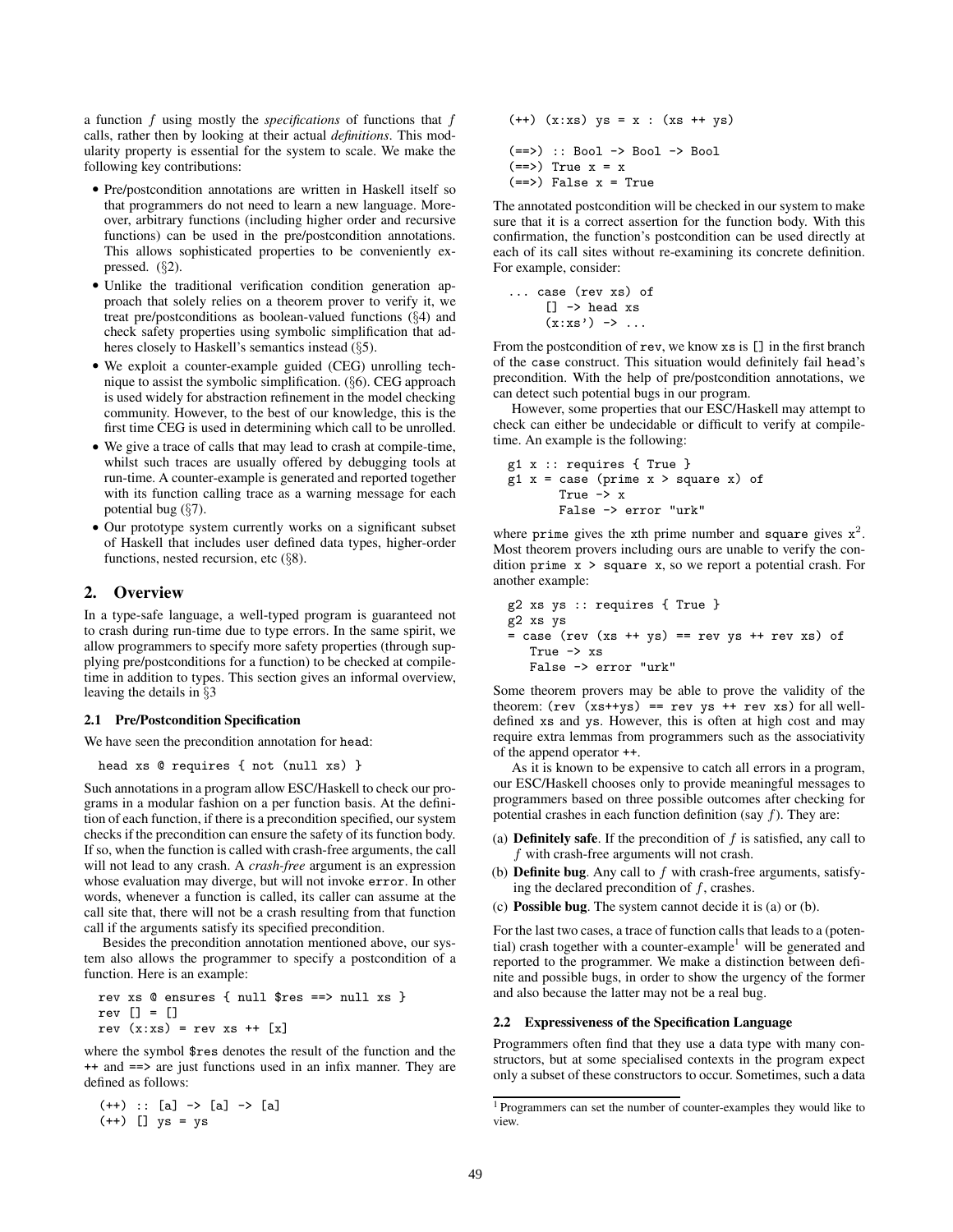type is also recursive. For example, in a software module of the Glasgow Haskell Compiler (GHC) that is used after type checking, we may expect that types would not contain mutable type variables. Under such a scenario, certain constructor patterns may be safely ignored. For example, we define a datatype T and a predicate noT1 as follows:

```
data T = T1 Bool | T2 Int | T3 T T
noT1 :: T -> Bool
noT1 (T1) = False
noT1 (T2) = True
noT1 (T3 t1 t2) = noT1 t1 && noT1 t2
```
The function noT1 returns True when given any data structure of type T in which there is no data node with a T1 constructor. We may have a consumer:

```
sumT :: T -> Int
sumT x @ requires { noT1 x }
sumT(T2 a) = asumT (T3 t1 t2) = sumT t1 + sumT t2
```
which requires that the input data structure does not contain any T1 node. We may also have a producer like:

```
rmT1 :: T -> T
rmT1 x @ ensures { noT1 $res }
rmT1 (T1 a) = case a of
                True -> T2 1
                False \rightarrow T2 0
rmT1 (T2 a) = T2 a
rmT1 (T3 t1 t2) = T3 (rmT1 t1) (rmT1 t2)
```
we know that for all crash-free  $t$  of type T, a call (sumT ( $rm T1 t)$ ) will not crash. Thus, by allowing a recursive predicate (e.g. noT1) to be used in the pre/postcondition specification, we can achieve such goal.

In fact, any Haskell function can be called in the pre/postcondition specification (though we strongly recommend a *total* function to be used). Here we show a higher-order function filter whose result is asserted with the help of another higher-order function all.

```
filter f xs @ ensures { all f $res }
filter f [] = []filter f(x:xs') = case (f x) ofTrue -> x : filter f xs'
                  False -> filter f xs'
all f [] = True
all f(x:xs) = f(x)& all f(xs)(kk) True x = x(&&) False x = False
```
Allowing arbitrary functions to be used in the pre/postcondition specification does not increase the complication of our verification which is based on symbolic simplification. Sometimes, it makes the simplification process easier as all the known information can be re-used. In the case of the postcondition checking for filter, we have the following fragment during the symbolic simplification process:

```
case xs of
 [] \rightarrow True(x:xs') \rightarrow case all f (filter f xs') of
               True \rightarrow ... all f (filter f xs')
```
All the occurrences of the scrutinee all f (filter f xs') in the True branch can be replaced by True. This simplification process is based on the syntactic transformation that can be very efficiently implemented.

### **2.3 Functions without Pre/Post Annotation**

A special feature of our system is that it is not necessary for programmers to annotate all the functions. There are two reasons why a programmer may choose not to annotate a function with pre/postconditions:

- 1. The programmer is lazy.
- 2. There is no pre/postcondition that is more compact than the function definition itself.

Examples of the second case are the function  $(==)$ , null and even a recursive function like the noT1 function in §2.2.

If a function (including recursive function) does not have pre/post-condition annotation, one way is to assume both its precondition and postcondition to be True. It is always safe to assign True as the postcondition to any function, this weak assertion effectively causes the result of the function to be unknown. However, assuming True as a function's precondition may lead to unsoundness. Our approach is to *inline* the function definition at each of its call sites.

We introduce a special strategy, called *counter-example guided unrolling*, which only unroll (i.e. inline) a function call on demand and the details are described in §6. We guarantee termination in our checking by only unrolling a recursive function for a fixed number of times - a number that can be pre-set in advance. Normally, if a structural recursive function is used as a predicate in the pre/postcondition of another structural recursive function, the recursive calls in both functions may not need to be unrolled at all. An example of this is elaborated in §6 where a recursive sumT function makes use of a similar structurally recursive predicate noT1 in its precondition. But we still recommend programmers to provide annotations for functions with big code size.

Inlining also helps to reduce false alarms created due to laziness. For example:

fst  $(a,b) = a$  $f3 xs = (null xs, head xs)$  $f4$  xs = fst  $(f3$  xs)

A conservative precondition for f3 is not (null xs). Without inlining (i.e. treating both the pre/post condition of fst and snd to be True), our system will report spurious warnings

(f4 []) may fail f3's precondition

when checking the definition of f4. However, by inlining f3, fst and snd, we have  $f4$  xs = null xs and our system will not give the spurious warning mentioned before.

### **3. The Language**

In this section, we set the scene for ESC/Haskell by giving the syntax and semantics of the language and necessary definitions. The language  $H$ , whose syntax is shown in Figure 1, is a subset of Haskell augmented with a few special constructs, namely BAD, UNR, OK and Inside. These language constructs are for ESC/Haskell to use internally and hidden from Haskell programmers.

### **3.1 Language Syntax and Features**

We assume a program is a module that contains a set of function definitions. Programmers can give multiple preconditions and postconditions with key words requires and ensures respectively. These pre/postconditions are type-checked by a preprocessor.

The let in the language  $H$  is simply a non-recursive let. In this paper, we allow top-level recursive functions and do not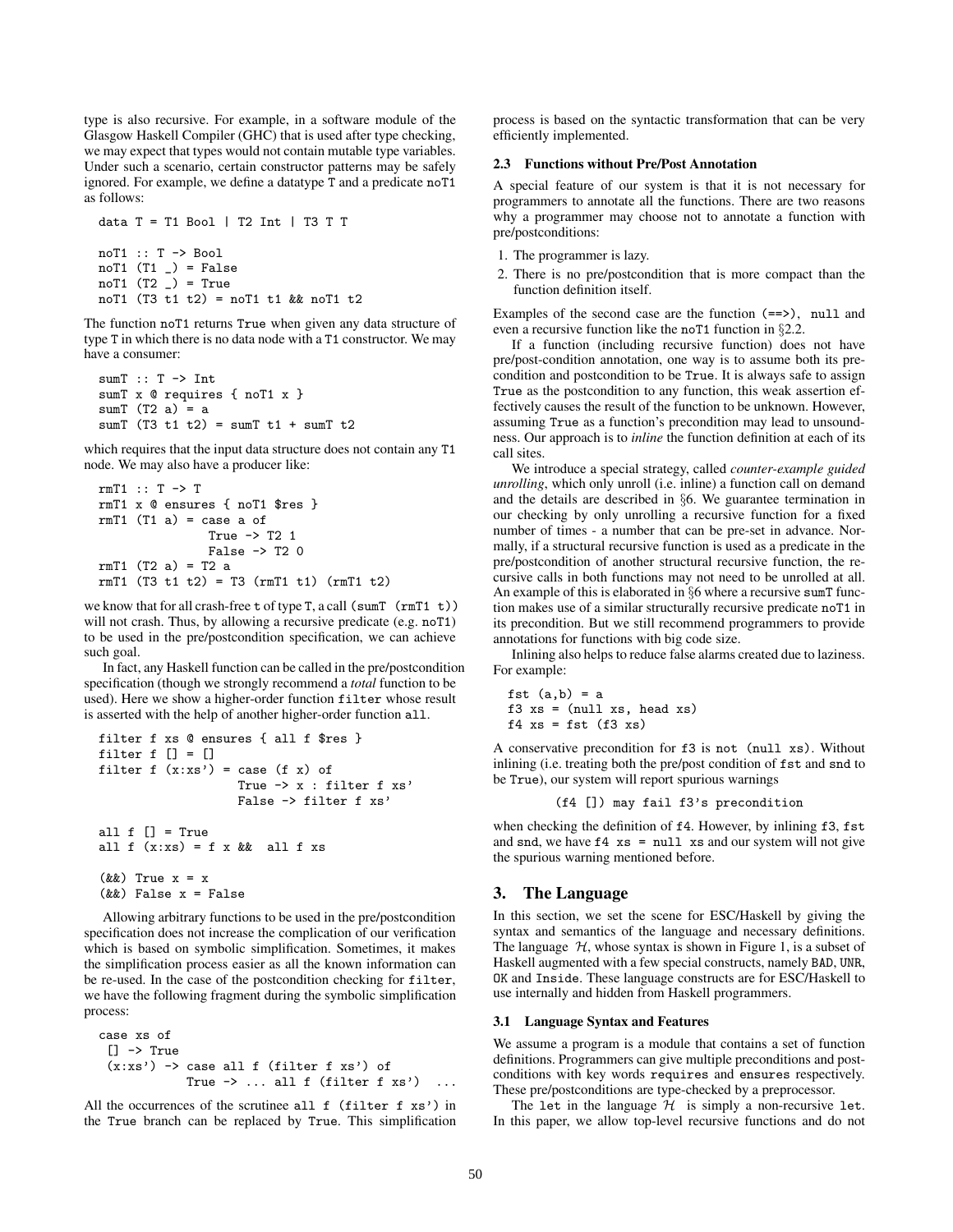|  | $pqm \in$ <b>Program</b><br>$pgm := def_1, \ldots, def_n$                                                                                                                                                                          |                         |
|--|------------------------------------------------------------------------------------------------------------------------------------------------------------------------------------------------------------------------------------|-------------------------|
|  | $\begin{array}{rcl} def & \in & \textbf{Definition} \\ def & := & f \, \vec{x} = e \\ & & \mid & f \, \vec{x} \, \texttt{ @ requires } \{ \, e \, \} \\ & & \mid & f \, \vec{x} \, \texttt{ @ ensures } \{ \, e \, \} \end{array}$ |                         |
|  | $a, e \in$ Expression                                                                                                                                                                                                              |                         |
|  | $a, e$ ::= BAD <i>lbl</i>                                                                                                                                                                                                          | A crash                 |
|  | OK $\it e$                                                                                                                                                                                                                         | Safe expression         |
|  | $\vert$ UNR                                                                                                                                                                                                                        | Unreachable             |
|  | Inside <i>lbl loc e</i>                                                                                                                                                                                                            | A call trace            |
|  | $\lambda x.e$                                                                                                                                                                                                                      |                         |
|  | $e_1e_2$                                                                                                                                                                                                                           | An application          |
|  | case $e_0$ of $alts$                                                                                                                                                                                                               |                         |
|  | $let x = e_1 in e_2$                                                                                                                                                                                                               |                         |
|  | $C e_1 \ldots e_n$                                                                                                                                                                                                                 | Constructor application |
|  | $\boldsymbol{x}$                                                                                                                                                                                                                   | Variable                |
|  | $\eta$                                                                                                                                                                                                                             | Constant                |
|  | alts $ ::= alt_1  alt_n$                                                                                                                                                                                                           |                         |
|  | alt ::= $p \rightarrow e$                                                                                                                                                                                                          | Case alternative        |
|  | $p$ ::= $C x_1 \ldots x_n$                                                                                                                                                                                                         | Pattern                 |
|  | $val \quad \in \quad$ Value<br>val ::= $n   C e_1  e_n   \lambda x.e$                                                                                                                                                              |                         |

**Figure 1.** Syntax of the language  $H$ 

support nested letrec while a version that supports letrec can be found in our technical report [21].

The  $(OK e)$  indicates that the evaluation of  $e$  will never crash. The constructor Inside is for tracing the calling path that leads to BAD where lbl and loc give the name and the location of the function being called respectively.

The (BAD *lbl*) indicates a point where a program definitely crashes. A program crashes if and only if it calls BAD. The label lbl is a message of type String. For example, a user-defined function error can be explicitly defined as:

```
error :: String -> a
error s = BAD ("user error:"++ s)
```
We shall ensure that source programs with missing cases of pattern matching are explicitly replaced by the corresponding equations with BAD constructs. This is carried out by the preprocessor as well. For example, if a programmer writes:

last  $::$  [a]  $\rightarrow$  a last  $[x] = x$ last  $(x:xs) = last xs$ 

after the preprocessing, it becomes:

last  $::$  [a]  $\rightarrow$  a last  $[x] = x$ last  $(x:xs) = last xs$  $last [] = BAD "last"$ 

In the ESC/Haskell system, we construct a checking code named  $f_{\text{Chk}}$  for each function f. The  $f_{\text{Chk}}$  denotes a piece of Haskell code whose simplified version determines the three outcomes mentioned at the end of  $\S2.1$ . One fragment of  $f_{Chk}$  may look like this:

case f.pre x of

True  $\rightarrow$  ... False -> UNR

where  $f$ , pre denotes the precondition of  $f$  and similar notation applies in the rest of the paper. If the precondition of a function is not satisfied, we assume the function body will not be evaluated. So we use UNR to indicate that the False branch is unreachable. In order not to keep a large number of unreachable branches during the simplification process, we choose to omit them. This is achieved by one of the simplification rules which tells the simplifier to remove all the unreachable branches. For example, the above fragment will become:

case f.pre x of True  $\rightarrow \ldots$ 

Thus, in our language  $H$  if there should be any cases of missing patterns (e.g. during the symbolic simplification of  $f_{\text{Chk}}$ ), they will effectively denote unreachable states.

#### **3.2 Operational Semantics**

The call-by-need operational semantics of the language is given in Figure 2 and is based on work by Moran and Sands [16]. The transitions are over machine configurations consisting of a heap Γ (which contains bindings), the expression currently being evaluated e, and a stack S.

$$
S := \{x_1 = e_1, \dots, x_n = e_n\}
$$
  

$$
S := \epsilon \mid e : S \mid alts : S \mid \sharp x : S \mid (\text{OK} \bullet) : S \mid (\text{Inside } f \mid \bullet) : S
$$

The heap is a partial function from variable to terms. The stack  $S$  is a stack of continuations that says what to do when the current expression is evaluated. A continuation can be an expression e which is a function's argument, case alternatives, *update markers* denoted by  $\sharp x$  for some variable x or constructors OK and Inside. When the stack is empty, the current expression is returned as the final result. Transition rules for Inside are similar to those of OK except for INSIDEBAD which is as follows.  $\langle \Gamma, \text{ BAD } lbl, \text{ (Inside } f \ l \bullet): S \rangle \rightarrow \langle \Gamma, \text{ Inside } f \ l \text{ BAD}, \epsilon \rangle$ 

#### **3.3 Definitions**

Before we describe the algorithm for pre/postcondition checkings, we need to give a few formal definitions. Given a function  $f \, \vec{x} = e$ , we wish to check under all contexts whether  $e$  will crash. If  $f$  is given an argument (say  $a$ ) that contains BAD *lbl*, the call  $(f \, a)$  may crash but this may not be  $f$ 's fault. Thus, what we would like to check is whether  $e$  will crash when  $f$  takes a crash-free argument whose definition is given below.

DEFINITION 1 (Crash-free Expression). *For all heap* Γ*, an expression e is crash-free in*  $\Gamma$  *iff for all totally safe*  $S$ *.*  $\langle \Gamma, e, S \rangle \nleftrightarrow$ <sup>\*</sup>  $\langle \Gamma, \text{ BAD } \, \textit{lbl}, \, \epsilon \rangle.$ 

DEFINITION 2 (Totally Safe Stack). *A stack* S *is totally safe iff* ∀s ∈ S*,* s = e *and* e *is a totally safe expression*

or  $s = \{C_i \; \vec{x} \to e_i\}$  and  $\lambda \vec{x}.e_i$  *is an totally safe expression.* 

DEFINITION 3 (Totally Safe Expression). *An expression* e *is a totally safe expression iff* e *is closed and* noBAD(e) *returns* True*.*

We define a function named noBAD :: Exp -> Bool which syntactically checks whether there is any BAD appearing in an expression e. The definition of noBAD is shown in Appendix B.1.

Note that a crash-free expression is allowed to diverge. For example:

repeat  $x = x :$  repeat  $x$ one = repeat 1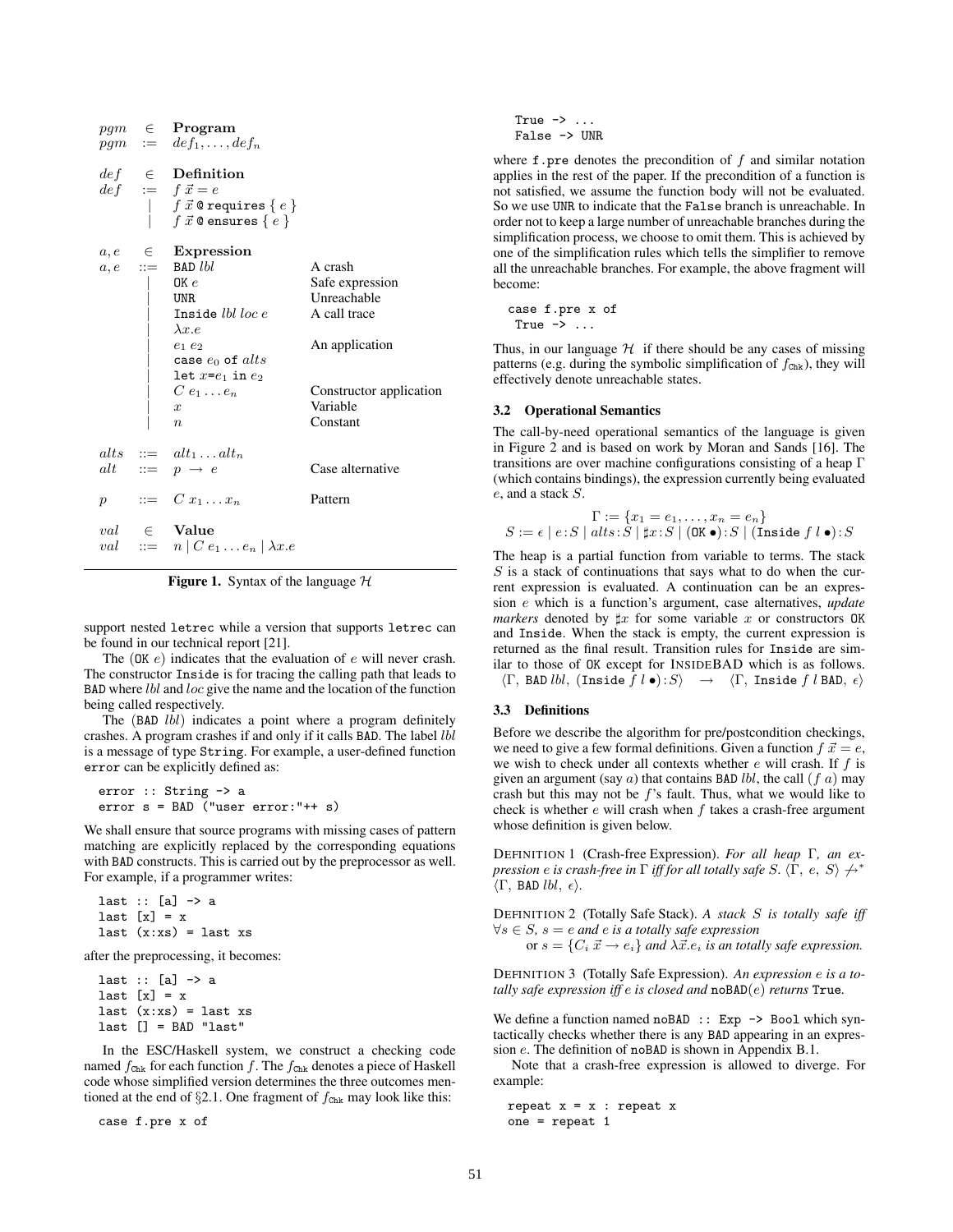|                                                                                                                                                       | $\langle \Gamma, \mathsf{OK} e, S \rangle \rightarrow \langle \Gamma, e, (\mathsf{OK} \bullet) : S \rangle$                                               | (OK)          |
|-------------------------------------------------------------------------------------------------------------------------------------------------------|-----------------------------------------------------------------------------------------------------------------------------------------------------------|---------------|
| $\langle \Gamma, \text{ BAD } Ibl, (\text{OK} \bullet) : S \rangle \rightarrow \langle \Gamma, \text{ UNR}, \cdot   \cdot   \rangle$                  |                                                                                                                                                           | (OKBAD)       |
| $\langle \Gamma, n, (\mathsf{OK} \bullet) : S \rangle \rightarrow \langle \Gamma, n, S \rangle$                                                       |                                                                                                                                                           | (OKCONSTANT)  |
|                                                                                                                                                       | $\langle \Gamma, C e_1 \ldots e_n, (\mathsf{OK} \bullet) : S \rangle \rightarrow \langle \Gamma, C (\mathsf{OK} e_1) \ldots (\mathsf{OK} e_n), S \rangle$ | (OKCONSTRUCT) |
| $\langle \Gamma, \lambda x.e, (\mathsf{OK} \bullet) : S \rangle \rightarrow \langle \Gamma, \lambda x. \mathsf{OK} \ e, S \rangle$                    |                                                                                                                                                           | (OKLAMBDA1)   |
|                                                                                                                                                       |                                                                                                                                                           |               |
| $\langle \Gamma, \text{ UNR } lbl, S \rangle \rightarrow \langle \Gamma, \text{ UNR}, \lceil \rceil \rangle$                                          |                                                                                                                                                           | (UNREACHABLE) |
|                                                                                                                                                       | $(OK \bullet) \notin S$<br>$\langle \Gamma, \text{ BAD } Ibl, S \rangle \rightarrow \langle \Gamma, \text{ BAD } Ibl,   \rangle$                          | (BAD)         |
| $\langle \Gamma \{x = e\}, x, S \rangle$                                                                                                              | $\rightarrow \langle \Gamma, e, \sharp x : S \rangle$                                                                                                     | (LOOKUP)      |
| $\langle \Gamma, val, \sharp x : S \rangle$                                                                                                           | $\rightarrow \langle \Gamma \{x = val\}, val, S \rangle$                                                                                                  | (UPDATE)      |
| $\langle \Gamma, \lambda x . e_1, e_2 : S \rangle$                                                                                                    | $\rightarrow \langle \Gamma \{x = e_2\}, e_1, S \rangle$                                                                                                  | (LAMBDA)      |
| $\langle \Gamma, e_1 e_2, S \rangle$                                                                                                                  | $\rightarrow \langle \Gamma, e_1, e_2: S \rangle$                                                                                                         | (UNWIND)      |
| $\langle \Gamma, \text{ case } e \text{ of } alts, S \rangle \rightarrow \langle \Gamma, e, alts: S \rangle$                                          |                                                                                                                                                           | (CASE)        |
| $\langle \Gamma, C_i \ \vec{y}, \ \{C_i \ \vec{x_i} \rightarrow e_i\} : S \rangle \rightarrow \langle \Gamma, e_j   \vec{y}/\vec{x_j}  , \ S \rangle$ |                                                                                                                                                           | (BRANCH)      |
| $\langle \Gamma, \text{ let } \{\vec{x} = \vec{e}\}\text{ in }e_0, S\rangle$                                                                          | $\vec{x} \notin dom(\Gamma, S)$<br>$\rightarrow \langle \Gamma \{ \vec{x} = \vec{e} \}, e_0, S \rangle$                                                   | (LET)         |
|                                                                                                                                                       |                                                                                                                                                           |               |

**Figure 2.** Semantics of the abstraction language  $H$ 

where one is an infinite list of 1s. The expression (repeat 1) is crash-free, despite its potential for divergence.

Now we can formally define valid pre/postconditions of a function, as follows.

DEFINITION 4 (Precondition). *f*.pre *is a precondition of a function* f iff for all heap  $\Gamma$  and crash-free expressions  $\vec{a}$  in  $\Gamma$ , if  $\alpha$ k (*f*.pre  $\vec{a}$ ) *is crash-free in*  $\Gamma$ *, then* (*f*  $\vec{a}$ ) *is crash-free in*  $\Gamma$ *.* 

The definition of the function ok is defined as follows.

```
ok :: Bool -> ()
ok True = ()
ok False = BAD "ok"
```
The definition of precondition says that  $f$ 's arguments  $\vec{a}$  are crashfree (but allowed to diverge), if  $f$ . pre  $\vec{a}$  does not evaluate to False or BAD, then  $f \, \vec{a}$  will not crash.

As we allow recursive predicates to be used in the precondition specification, the precondition may diverge. If the precondition itself diverges, it is still considered as a valid precondition because any call satisfying the precondition will diverge *before* the call is invoked. For example:

```
bot :: a \rightarrow abot x = bot xp :: [Int] -> Int
p xs @ requires { bot xs == 5 &@ not (null xs) }
p [] = BAD "p"
p (x:xs') = x + 1q :: [Int] \rightarrow Int
q [ ] = 0q xs = case bot xs == 5 of
          True -> p xs
          False \rightarrow 0
```
We can see that p's precondition is satisfied in the definition of q. When q is called, the program diverges and thus, the call to (p xs) will never be invoked and  $(q \times s)$  is crash-free.

DEFINITION 5 (Postcondition). *f*.post *is a postcondition of a function f iff for all heap*  $\Gamma$  *and crash-free expressions*  $\vec{a}$  *in*  $\Gamma$ *.*  $i f$  ok $(f.\mathtt{pre}\ \vec{a})$  *is crash-free in*  $\Gamma$  *and then* ok  $(f.\mathtt{post}\ \vec{e}\ (f\ \vec{a}))$  *is crash-free in* Γ*.*

As we allow recursive predicates to be used in the postcondition specification, the postcondition may diverge as well. For example:

and :: [Bool] -> Bool and [] = True and  $(b:bs) = b$  &  $(and$  bs) ts @ ensures { and \$res } ts = repeat True h1 xs @ requires { and xs } h1  $xs = \ldots$ 

h2  $xs = take 5 (h1 ts)$ 

The postcondition of ts diverges, but this postcondition can be useful at its call site, for example, in h2.

### **4. Symbolic Pre/Post Checking for ESC/Haskell**

At the definition of each function  $f$ , we shall assume that its given precondition holds, and proceed to check three aspects, namely:

- (1) No pattern matching failure
- (2) Precondition of all calls in the body of  $f$  holds
- (3) Postcondition holds for  $f$  itself.

Given  $f \, \vec{x} = e$  with precondition f.pre and postcondition f.post, we can specify the above checkings by the following symbolic *checking code*, named  $f_{\text{Chk}}$ :

$$
\begin{aligned} f_{\text{Chk}} \ \vec{x} &= \text{case f. pre } \vec{x} \text{ of } \\ \text{True} &\rightarrow \text{let } \$ \text{res} = e [f_1 \# / f_1, \ldots, f_n \# / f_n] \\ &\hspace{5mm} \text{in case f. post } \vec{x} \ \$ \text{res } \\ &\hspace{5mm} \text{True} \rightarrow \$ \text{res } \\ &\hspace{5mm} \text{False} \rightarrow \text{BAD } "post" \end{aligned}
$$

where  $f_1 \ldots f_n$  refer to top-level functions that are called in e, including  $f$  itself in the self-recursive calls. In our system, for each function f in a program, we compute a representative function for it, named  $f#$ . The representative function  $f#$  is computed solely based on the pre/postcondition of  $f$  (if they are given) as follows:

$$
\begin{array}{rcl} f\text{\# } \vec{x} & = & \text{case f . pre } \vec{x} \text{ of } \\ & & \text{False } \rightarrow \text{BAD " } f" \\ & & \text{True } \rightarrow \text{ let } \$ \text{res } = (0 \text{K } f) \text{ } \vec{x} \\ & & \text{ in } \text{case f . post } \vec{x} \text{ } \$ \text{res of } \\ & & \text{True } \rightarrow \$ \text{res} \end{array}
$$

where (OK f) means given a crash-free argument  $\vec{a}$ ,  $(f \vec{a})$  will not crash. The  $f$ # basically says that, if the precondition of  $f$  is satisfied, there will not be a crash from a call to  $f$ . Moreover, if the postcondition is satisfied, we return the function's symbolic result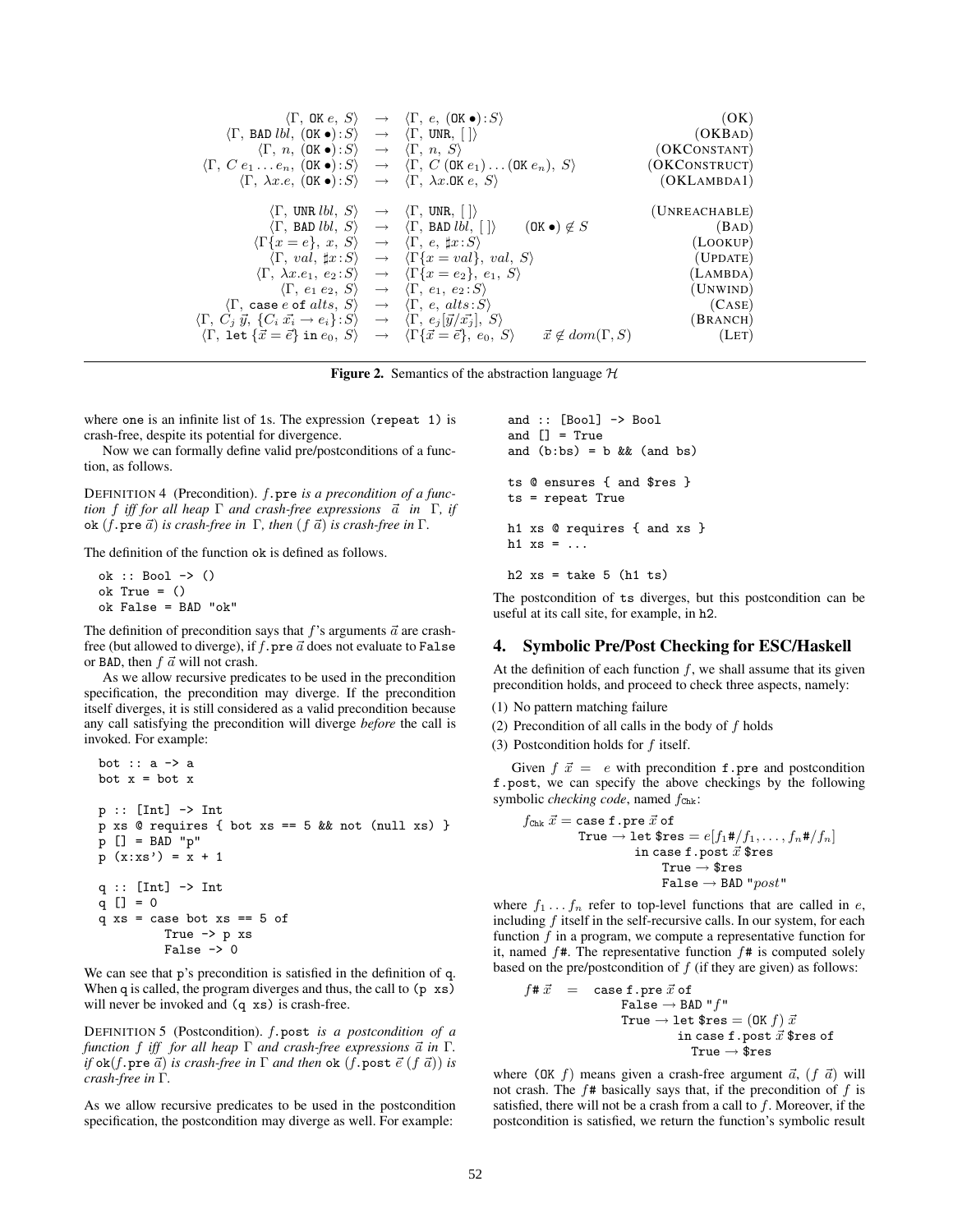which is  $($ (OK  $f$ )  $\vec{x}$ ). If the precondition of  $f$  is not satisfied, it indicates a potential bug by BAD  $"f"$ . That means all crashes from f are exposed in  $f$ # (i.e. the BAD in the False branch) as  $(OK f)$ turns all BAD in  $f$  to UNR according the operational semantics in Figure 2. and this justifies the substitution  $[f_1 \# / f_1 \dots f_n \# / f_n]$  in the  $f_{\text{Chk}}$ . We claim that  $f_{\text{Chk}}$  satisfies the following theorem.

THEOREM 1 (Soundness of Pre/Postcondition Checking). *For all* e *such that* e *is crash-free in* Γ*, if* fChk e *is crash-free in* Γ*, then* f.pre *is a precondition of* f *and* f.post *is a postcondition of* f*.*

To show the soundness, we need to answer the following two questions:

- (a) How to show  $f_{\text{Chk}}$  is crash-free?
- (b) If  $f_{\text{Chk}}$  is crash-free, why does it help in checking the three aspects (1), (2) and (3)?

**To show**  $f_{\text{Chk}}$  is crash-free, we symbolically simplify the RHS of  $f_{\text{Chk}}$  and check for the existence of BAD in the simplified version. The check for the existence of BAD in  $e$  is achieved by invoking a (noBAD e) function call. That means we hope that all or some of the BADs could be eliminated during the simplification process. If the BAD " $post$ " remains after simplification, we know the postcondition has failed. A residual BAD *lbl* indicates a precondition has failed. Furthermore, from the label *lbl*, we can also determine which function call's precondition has failed. Details of the simplification process are described in §5.

**To check (1)**, we just need to check whether there is any BAD in e because a preprocessing algorithm converts each missing pattern matching of a function from the source program to a case-branch that leads to a BAD in  $e$ . If there is no BAD in  $e$ , we know that when the function  $f$  is called, the program will not crash due to any pattern matching failure in f.

**To check (2)**, we need to check whether there is any BAD in

$$
e[f_1\#/f_1,\ldots,f_n\#/f_n]
$$

If the BAD in each  $f_i$ # is removed, by the definition of  $f$ #,  $\forall i$ . the precondition of  $f_i$  is satisfied. If f is a recursive function, it means we assume the precondition is True at the entry of the definition and try to show that the precondition at each recursive call is satisfied.

To check (3), we want to check whether  $(f.\text{post } \vec{x} \text{ sres})$  gives True where  $\text{Sres} = e[f_1 \# / f_1, \ldots, f_n \# / f_n]$ . So if the BAD " $post$ " remains after simplification, it indicates that the postcondition does not hold. Note that in the definition of  $f#$ , we assume the postcondition holds for each recursive call. In other words, with this assumption, we try to show the postcondition holds for the RHS of f as well.

For a function without pre/postcondition annotations, it is always safe to assume  $f$ .post is True. But for precondition, we first assume f.pre is True and use the same checking code  $f_{Chk}$  to determine if there are any BADs after simplification. If there is no BAD, we know it is safe to assign f.pre to be True and can use:  $f \# \vec{x} = (OK f) \vec{x}$ . Otherwise, we have:  $f \# \vec{x} = (f \vec{x})$ . Our use of direct calls to  $f$  is meant to allow its concrete definition  $e$  to be inlined, where necessary. Our strategy for inlining (also called unrolling) is discussed later in §6.

# **5. Simplifier**

As there is no automatic theorem prover that handles arbitrary user defined data types and higher-order functions, we need to write our own specialised solver which we call the *simplifier*. The simplifier is based on symbolic evaluation and attempts to simplify our checking code to some normal form. A set of deterministic simplification rules is shown in Figure 3 (where  $fv(e)$  returns free variables of e). Each rule is a theorem which has been proven to be sound (see [21]). That means for each rule  $e_1 \Longrightarrow e_2$ , we prove  $e_1 \equiv_s e_2$ . In the DEFINITION 7, as usual, we restrict the result type to be a single observable type, here Boolean.

DEFINITION 6 (Convergence). *For closed configurations* Γ, e, S*,*  $\langle \Gamma, e, S \rangle \Downarrow$  *val iff*  $\exists \Gamma'. \langle \Gamma, e, S \rangle \rightarrow^* \langle \Gamma', val, \epsilon \rangle$ .

DEFINITION 7 (Semantically Equivalent). *Two expressions*  $e_1$  and *e*<sub>2</sub> *are semantically equivalent, namely*  $e_1 \equiv_s e_2$ , *iff*  $\forall \Gamma, S$ .  $(\langle \Gamma, e_1, S \rangle \Downarrow \text{True}) \Leftrightarrow (\langle \Gamma, e_2, S \rangle \Downarrow \text{True}).$ 

# **5.1 Simplification Rules**

Many simplification rules are adopted from the literature [17]. For example, the INLINE rule removes all let bindings, the betareduction rule BETA and the rule CASECASE which floats out the scrutinee. The short-hand  $\{C_i \; \vec{x_i} \rightarrow e_i\}$  stands for  $\forall i, 1 \leq$  $i \leq n \cdot \{C_1 \ \vec{x_1} \rightarrow e_1; \ldots; C_n \ \vec{x_n} \rightarrow e_n \}$  where  $\vec{x_i}$  refers to a vector of fields of a constructor C*i*. The rule CASEOUT pushes an application into each branch. The rest of the rules are elaborated as follows.

*Unreachable* In the rule NOMATCH, it says that if the scrutinee does not match any branch, we replace the case-expression by UNR. Due to the unreachable False branch of the test of the f.pre in the  $f_{\text{Chk}}$ , we may have the following derived code fragment during the simplification process:

$$
\dots
$$
 case False of  
\nTrue -> ...

The inner case expression contains only one pattern matching branch, and we assume the other branch (i.e. the missing case) is unreachable as mentioned in §3. So the fragment actually represents this:

... case False of True  $\rightarrow$  ... False -> UNR

which means the scrutinee matches the False branch which is an unreachable branch and this justifies our simplification rule NOMATCH.

As explained earlier in §3, in order to reduce the size of the expression during the simplification process, we remove all branches that are unreachable and this is achieved by the rule UNREACH-ABLE.

*Match* The rule MATCH follows directly from the transition rule BRANCH in Figure 2 which selects the matched branch and remove the unmatched branches. This rule seems to be able to replace the two rules NOMATCH and UNREACHABLE, but this is not the case. Consider:

```
... case xs of
      True -> case False of
                  True \rightarrow ...
      False \rightarrow \ldots
```
The rule MATCH only deals with the situation when the scrutinee matches one of the branches. So in the above case, we need to apply the rule NOMATCH and UNREACHABLE respectively to get:

```
... case xs of
      False \rightarrow \ldots
```
*Common Branches* During the simplification process, we often encounter code fragment like this:

```
... case xs of
    C1 -> True
    C2 -> True
```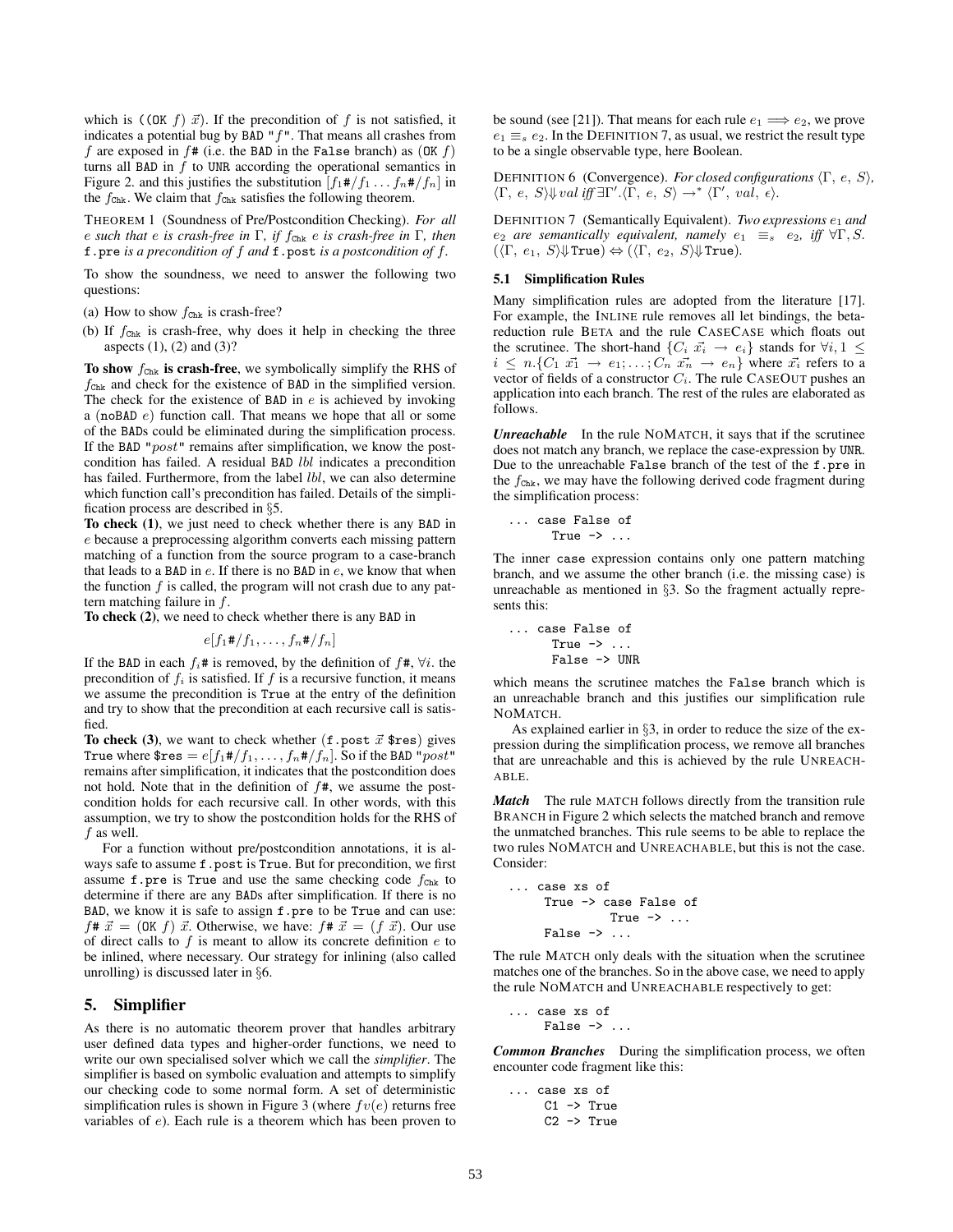| $\det x = r \cdot \ln b \implies b[r/x]$ |  |  |  | (INLINE) |  |
|------------------------------------------|--|--|--|----------|--|
|------------------------------------------|--|--|--|----------|--|

$$
(\lambda x.e_1) e_2 \implies e_1[e_2/x] \tag{BETA}
$$

 $\bigl(\textsf{case}\ e_{0}\ \textsf{of}\ \{C_{i}\ \vec{x_{i}} \rightarrow e_{i}\}\bigr)\ a\ \ \ \Longrightarrow\ \ \textsf{case}\ e_{0}\ \textsf{of}\ \{C_{i}\ \vec{x_{i}} \rightarrow (e_{i}\ a)\}\ \ \ \textit{fv}(a)\cap \vec{x_{i}}$  $(CASEOUT)$ 

case (case 
$$
e_0
$$
 of  $\{C_i \vec{x_i} \rightarrow e_i\}$ ) of *alts*  $\implies$  case  $e_o$  of  $\{C_i \vec{x_i} \rightarrow \text{case } e_i \text{ of } alts\}$   

$$
fv(alts) \cap \vec{x_i} = \emptyset
$$
 (CASECASE)

$$
\text{case } C_j \vec{e_j} \text{ of } \{C_i \vec{x_i} \to e_i\} \implies \text{UNK } \forall i. C_j \neq C_i \tag{NOMATCH}
$$

case 
$$
e_0
$$
 of  $\{C_i \vec{x_i} \rightarrow e_i; C_j \vec{x_j} \rightarrow \text{UNR}\}\right\}$   $\implies$  case  $e_0$  of  $\{C_i \vec{x_i} \rightarrow e_i\}$  (UNREACHABLE)

case 
$$
e_0
$$
 of  $\{C_i \vec{x_i} \to e_i\}$   $\implies$   $e_1$  patterns are exhaustive and  
for all  $i, fv(e_i) \cap \vec{x_i} = \emptyset$  and  $e_1 = e_i$  (SAMEBRANCH)

$$
\text{case } e_0 \text{ of } \{C_i \ \vec{x_i} \to e\} \quad \Longrightarrow \quad e_0 \qquad e_0 \in \{\text{BAD } lbl, \text{UNR}\} \tag{STOP}
$$

$$
\text{case } C_i \ \vec{y_i} \text{ of } \{C_i \ \vec{x_i} \to e_i\} \quad \Longrightarrow \quad e_i[y_i/x_i] \tag{MATCH}
$$

 $\mathsf{case}\ e_0 \text{ of }\{C_i\ \vec{x_i}\rightarrow \ldots \text{case}\ e_0 \text{ of }\{C_i\ \vec{x_i}\rightarrow e_i\}\ldots\} \quad \implies \quad \mathsf{case}\ e_0 \text{ of }\{C_i\ \vec{x_i}\rightarrow \ldots e_i\ldots\} \tag{\text{SCRUT}}$ 

**Figure 3.** Simplification Rules

In the rule SAMEBRANCH if all branches are identical (w.r.t.  $\alpha$ -conversion), the scrutinee is redundant. However, we need to be careful as we should do this *only if*

- (a) all patterns are exhaustive (i.e. all constructors of a data type are tested) and
- (b) no free variables in  $e_i$  are bound in  $c_i \, \vec{x_i}$ .

For example, consider:

rev xs @ ensures { null \$res ==> null xs }

During the simplification of its checking code revChk, we may have:

```
... case $res of
     [] -> case xs of
               [] \rightarrow $res
     (x:xs') \rightarrow \ldots
```
The inner case has only one branch (the other branch is understood to be unreachable). It might be believed that we would replace the expression (case xs of  $\{[] \rightarrow$  \$res }) by \$res as there is only one branch that is reachable and the resulting expression does not rely on any substructure of xs. However, this makes us lose a critical piece of information, namely:

*if* (rev xs) == [], then xs == [].

On the other hand, given this information we can perform more aggressive simplification. For example, suppose we have another function g that calls rev:

$$
g xs = case (rev xs) of
$$
  
\n
$$
[] \rightarrow ... case xs of
$$
  
\n
$$
[] \rightarrow True
$$
  
\n
$$
(x:xs) \rightarrow ...
$$
  
\n
$$
(*)
$$

we may use the above information to simplify the inner case to True which may allow more aggressive symbolic checking.

*Termination* The rule STOP follows from the transitions:

$$
\langle \Gamma, \text{ case BAD}\, \text{lbl of } \text{alts}, \, S \rangle \rightarrow \langle \Gamma, \text{ BAD}\, \text{lbl}, \, \text{alts}: S \rangle
$$

$$
\rightarrow \langle \Gamma, \text{ BAD}\, \text{lbl}, \, [ \, ] \rangle
$$

Similar reasoning applies when the scrutinee is UNR.

*Static Memoization* As mentioned at the end of §2.2, all known information should be used in simplifying an expression. In order for the rule SCRUT to work, we need to keep a table which captures all the information we know when we traverse the syntax tree of an expression. As the scrutinee of a case-expression is an expression, the key of the table is an expression rather than a variable. The value of the table is the information that is true for the corresponding scrutinee. For example, when we encounter:

$$
\begin{array}{lcl} \text{case} & \text{(noT1 x) of} \\ \text{True & \text{--&} e1} \end{array}
$$



When we symbolically evaluate  $e1$  and encounter  $(noT1 x) a$ second time in e1, we look up its corresponding value in the information table for substitution.

# **5.2 Arithmetic**

Our simplification rules are mainly to handle pattern matchings. For expressions involving arithmetic, we need to consult a theorem prover. Suppose we have:

foo :: Int -> Int -> Int foo i j @ requires  $\{i > j\}$ 

Its representative function foo# looks like this:

$$
\begin{array}{rl} \text{foot} & \text{i j} = \text{case} \; (\text{i} > \text{j}) \; \text{of} \\ & \text{False} \; \rightarrow \text{BAD} \; \text{``foo''} \\ & \text{True} \; \rightarrow \; \dots \end{array}
$$

Now, suppose we have a call to foo:

goo i = foo (i+8) i

After inlining foo#, we may have such symbolic checking code:

gooChk  $i = \text{case} (i+8 > i)$  of False -> BAD "foo" True  $\rightarrow \ldots$ 

A key question to ask is if BAD can be reached? To reach BAD, we need  $i+8$  > i to return False. Now we can pass this off to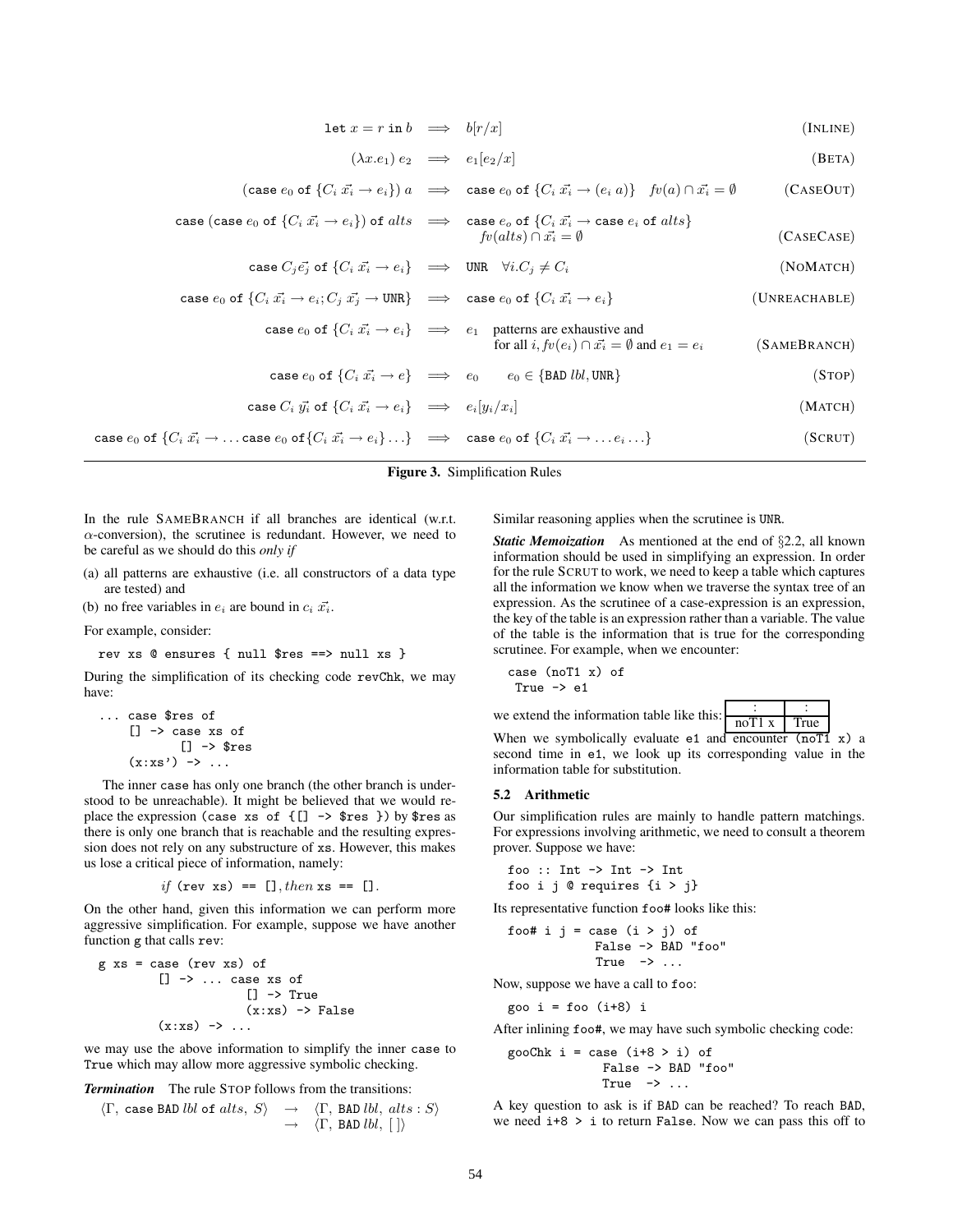a theorem prover that is good at arithmetic and see if we can prove that this case is unreachable. If so, we can safely remove the branch leading to BAD.

In theory, we can use any theorem prover that can perform arithmetics. Currently, we choose a free theorem prover named *Simplify* [5] to perform arithmetic checking in an incremental manner. For each case scrutinee such that

- *•* it is an expression involving solely primitive operators, or
- *•* it returns a boolean data constructor

we invoke *Simplify* prover to determine if this scrutinee evaluates to definitely *true*, definitely *false* or *DontKnow*. If the answer is either *true* or *false*, the simplification rule of MATCH is applied as well as adding this to our information table. Otherwise, we just keep the scrutinee and continue to symbolically evaluate the branches.

Each time we query the theorem prover *Simplify*, we pass the knowledge accumulated in our information table as well. For example, we have the following fragment during the simplification process:

```
... case i > j of
     True \rightarrow case j < 0 of
                False \rightarrow case i > 0 of -- (*)
                           False -> BAD
```
When we reach the line marked by  $(*)$  and before query  $i > 0$ , we send information  $i > j == True$  and  $j < 0 == False$  to the *Simplify*. Such querying can be efficiently implemented through the push/pop commands supplied by the theorem prover which allow truth information to be pushed to a global (truth) stack and popped out when it is no longer needed.

### **6. Counter-Example Guided Unrolling**

If every function is annotated with a pre/postcondition that is succinct and precise enough to capture the gist of the function and no recursive function is used in the pre/postcondition, the *simplifier* alone is good enough to determine whether the checking code is crash-free or not. However, real life programs may not fit into the above scenario and we need to introduce new strategies. Consider:

```
sumT :: T -> Int
sumT x @ requires { noT1 x }
sumT(T2 a) = asumT (T3 t1 t2) = sumT t1 + sumT t2
```
where noT1 is the recursive predicate mentioned in §2.3. After simplifying the RHS of its checking code sumTChk, we may have:

```
case ((OK noT1) x) of
True ->case x of
       T1 a \rightarrow BADT2 a -> a
       T3 t1 t2 ->case ((OK noT1) t1) of
                  False -> BAD
                  True ->case ((OK noT1) t2) of
                         False -> BAD
                         True -> (OK sumT) t1
                               + (OK sumT) t2
```
*Program Slicing* To focus on our goal (i.e. removing BADs) as well as to make the checking process more efficient, we slice the program by collecting only the paths that lead to BAD. A function named slice, which does the job, is defined in Appendix B.2. A call to slice gives the following sliced program:

case ((OK noT1) x) of True ->case x of

T1 a -> BAD T3 t1 t2 ->case ((OK noT1) t1) of False -> BAD True ->case ((OK noT1) t2) of False -> BAD

*The Unrolling Itself* We know we need to unroll one or all of the call(s) to noT1 in order to proceed. Let us unroll them one by one. The unrolling is done by a function named unroll which is defined in Appendix B.3. This function unrolls calls *on demand*, for example,  $unroll(f(g x))$  will only inline the definition of f and leaves the call  $(g \, x)$  untouched. When unroll is given an expression wrapped with OK, besides unrolling the call, it wraps all functions in each call with OK. Thus, the unrolling of the topmost (OK noT1) gives:

```
case (\x \rightarrow x \text{ case } x \text{ of})T1 a' -> False
               T2 a' -> True
               T3 t1' t2' -> (OK noT1) t1' &&
                                 (OK noT1) t2') x) of
   True ->case x of
           T1 a \rightarrow BADT3 t1 t2 \rightarrow case ((OK noT1) t1) of
                         False -> BAD
                         True ->case ((OK noT1) t2) of
                                False \rightarrow BAD
```
*Keeping Known Information* Note that the new information (OK noT1)  $t1'$  && (OK noT1)  $t2'$  after the unrolling is what we need to prove ((OK noT1) t1) and ((OK noT1) t2) cannot be False at the branches. However, if we continue unrolling the calls  $((OK noT1) t1)$  and  $((OK noT1) t2)$  at the branches, we lose the information  $(noT1 t1) == False$  and  $(noT1 t2) == False$ . To solve this problem (i.e. to keep this information), we add one extra case-expression after each unrolling. So unrolling the call of  $(noT1 x)$  actually yields:

```
case (case (NoInline ((OK noT1) x)) of
      True \rightarrow (\overline{x} \rightarrow case x of
                   T1 a' -> False
                   T2 a' \rightarrow a'T3 t1' t2'->((OK noT1) t1' &&
                              ((0K noT1) t2')) x of
 True ->case x of
          T1 a \rightarrow BADT3 t1 t2 \rightarrow case ((OK noT1) t1) of
                        False -> BAD
                        True ->case ((OK noT1) t2) of
                               False -> BAD
```
But to avoid unrolling the same call more than once, we wrap (noT1 x) with NoInline constructor which prevents the function unroll from unrolling it again.

*Counter-Example Guided Unrolling - The Algorithm* Given a checking code  $f_{\text{Chk}} \, \vec{x} = rhs$ , as we have seen that in order to remove BADs, we may have to unroll some function calls in the rhs. One possible approach is to pre-set a fixed number of unrolling (either by system or by programmers) and we unroll all function calls a fixed number of times before we proceed further. A better alternative is to use a counter-example guided unrolling technique which can be summarised by the pseudo-code algorithm escH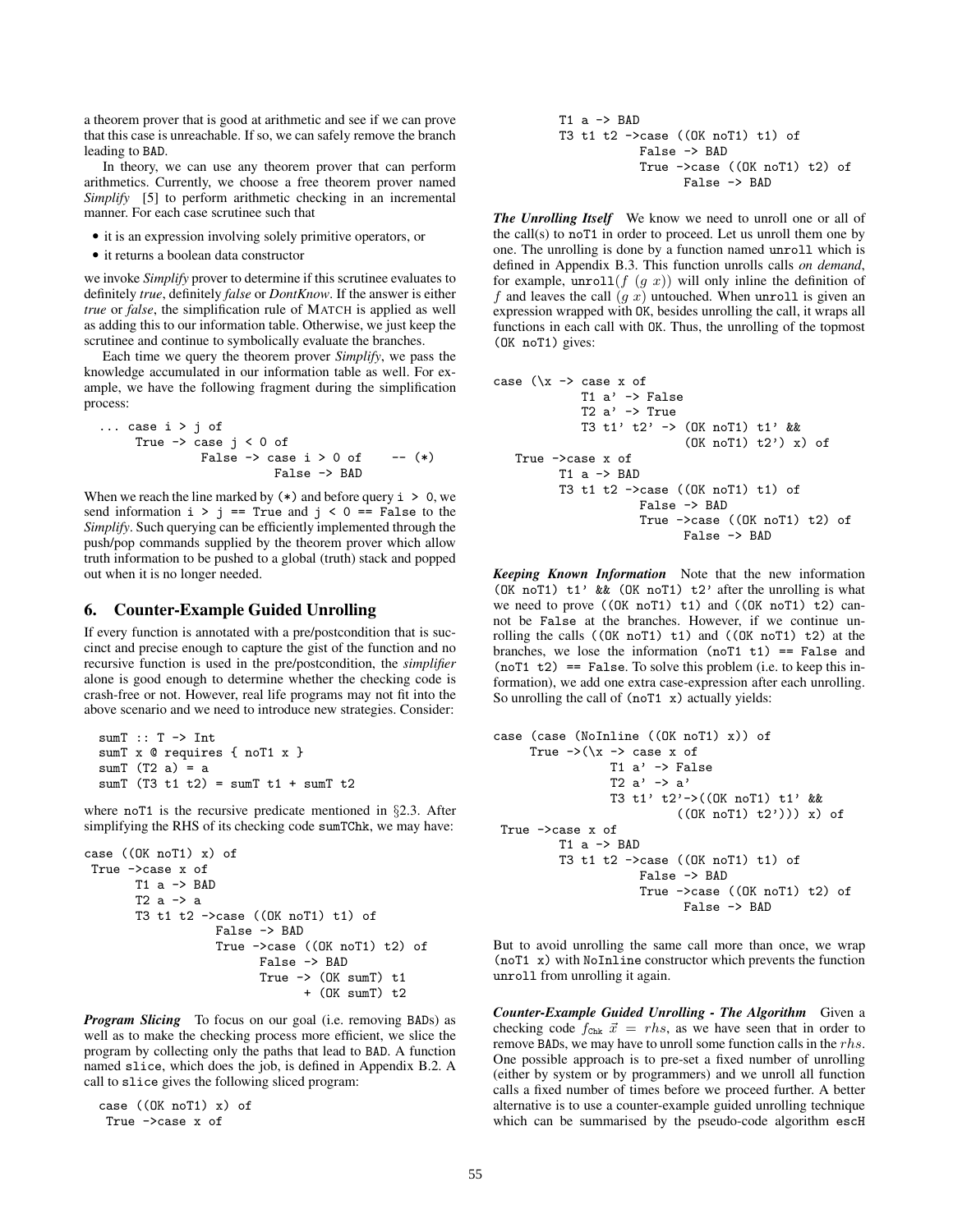```
defined below:
   escH rhs 0 = "Counter-example :" ++ report rhsescH rhs n =let rhs' = simplifyb = \texttt{noBAD }rhs'in case b of
     True \rightarrow "No Bug."
     False \rightarrow let s = slice rhs'in case no<br>FunCall \boldsymbol{s} of
                  True \rightarrow let eg = \text{oneEg } sin "Definite Bug :" ++ report eg
                  False \rightarrow let s' = unrollCalls sin escH s'(n-1)
```
Basically, the escH function takes the RHS of  $f_{\text{Chk}}$  to simplify it and hope all BADs will be removed by the simplification process. If there is any residual BAD, it will report to the programmer by generating a warning message. To guarantee termination, escH takes a preset number which indicates the maximum unrolling that should be performed. Before this number decreases to 0, it simplifies the rhs once and calls noBAD to check for the absence of BAD. If there is any BAD left, we slice  $rhs'$  and obtain an expression which contains all paths that lead to BAD. If there is no function calls in the sliced expression which can be checked by a function named noFunCalls, we know the existence of a definite bug and report it to programmers. In our system, programmers can pre-set an upper bound on the number of counter-examples that will be generated for the pre/post checking of each function. By default, it gives one counter-example. If there are function calls, we unroll each of them by calling unroll.

This procedure is repeated until either all BADs are removed or the pre-set number of unrollings has decreased to 0. When escH terminates, there are three possible outcomes:

- *•* No BAD in the resulting expression (which implies definitely safe);
- BAD *lbl* (where *lbl* is not "*post*") appears and there is no function calls in the resulting expression (where each such BAD implies a definite bug);
- BAD *lbl* (where *lbl* is not "*post*") appears and there are function calls in the resulting expression (where each such BAD implies a possible bug).

These are essentially the three types of messages we suggest to report to programmers in §2.1.

From our experience, unrolling is mainly used in the following two situations:

- 1. A recursive predicate (say noT1) is used in the pre/postcondition of another function (say sumT1). During the checking process, only the recursive predicates are unrolled. We do not need to unroll sumT1 at all as its recursive call is represented by its pre/postcondition whose information is enough for the checking to be done. Thus, we recommend programmers to use only recursive predicate of small code size.
- 2. A recursive function is used without pre/postcondition annotation. In such a case, we may unroll its recursive call to obtain more information during checking. An example is illustrated in §8.3.

# **7. Tracing and Counter-Example Generation**

After trying hard to simplify all BADs in a checking code, if there is still any BAD left, we will report it to programmers by generating a meaningful message which contains a counter-example that shows the path that leads to the potential bug.

As claimed in §1, our static checker can give more meaningful warnings. We achieve this by putting a label in front of each representative function. The real  $f$ # used in our system is of this form:

```
f#\vec{x} = Inside "f" loc(\texttt{case f. pre}\ \vec{x}\ \texttt{of}False \rightarrow BAD "f"
                         True \rightarrow let $res =( OK f) \vec{x}in case {\tt f} . post \vec x $res of
                                            True \rightarrow $res)
```
where the *loc* indicates the location (e.g. (row,column)) of the definition of  $f$  in the source code file. For example, we have:

```
f1 x z Q requires \{x < z\}f2 x z = 1 + f1 x z
```

```
f3 [] z = 0f3 (x:xs) z = \cose x > z of
                  True \rightarrow f2 x z
                  False \rightarrow ...
```
After simplification of the checking code of f3, we may have:

```
f3Chk xs z = case xs of
               [ ] \rightarrow 0(x:y) \rightarrow case x > z of
                        True \rightarrow Inside "f2" <12>
                             (Inside "f1" <l1> (BAD "f1"))
                        False \rightarrow \ldots
```
This residual fragment enables us to give one counter-example with the following meaningful message at compile-time:

```
Warning \langle 13 \rangle: f3 (x:y) z where x > zcalls f2
                which calls f1
                which may fail f1's precondition!
```
where <13> is a pseudo symbol which indicates the location of the definition of f3 in the source file.

Simplification rules related to Inside follow directly from the transition rules for Inside, the details can be found in [21].

# **8. Implementation and Challenging Examples**

We have implemented a prototype system based on the ideas described in previous sections and experimented with various examples. The checking time for each of them is within a second or a few seconds. Besides the ability to check pre/postconditions involving *recursive predicates* and predicates involving *higher-order functions*, here, we present a few more challenging examples which can be classified into the following categories.

### **8.1 Sorting**

As our approach gives the flexibility of asserting properties about components of a data structure, it can verify sorting algorithms. Here we give examples on list sorting. In general, our system should be able to verify sorting algorithms for other kinds of data structures, provided that appropriate predicates are given.

```
sorted [] = True
sorted (x:[]) = True
sorted (x:y:xs) = x \le y && sorted (y : xs)insert i xs @ ensures { sorted xs ==> sorted $res }
insert item [] = [item]
insert item (h:t) = \text{case item} \leq h of
                    True -> cons item (cons h t)
                    False -> cons h (insert item t)
```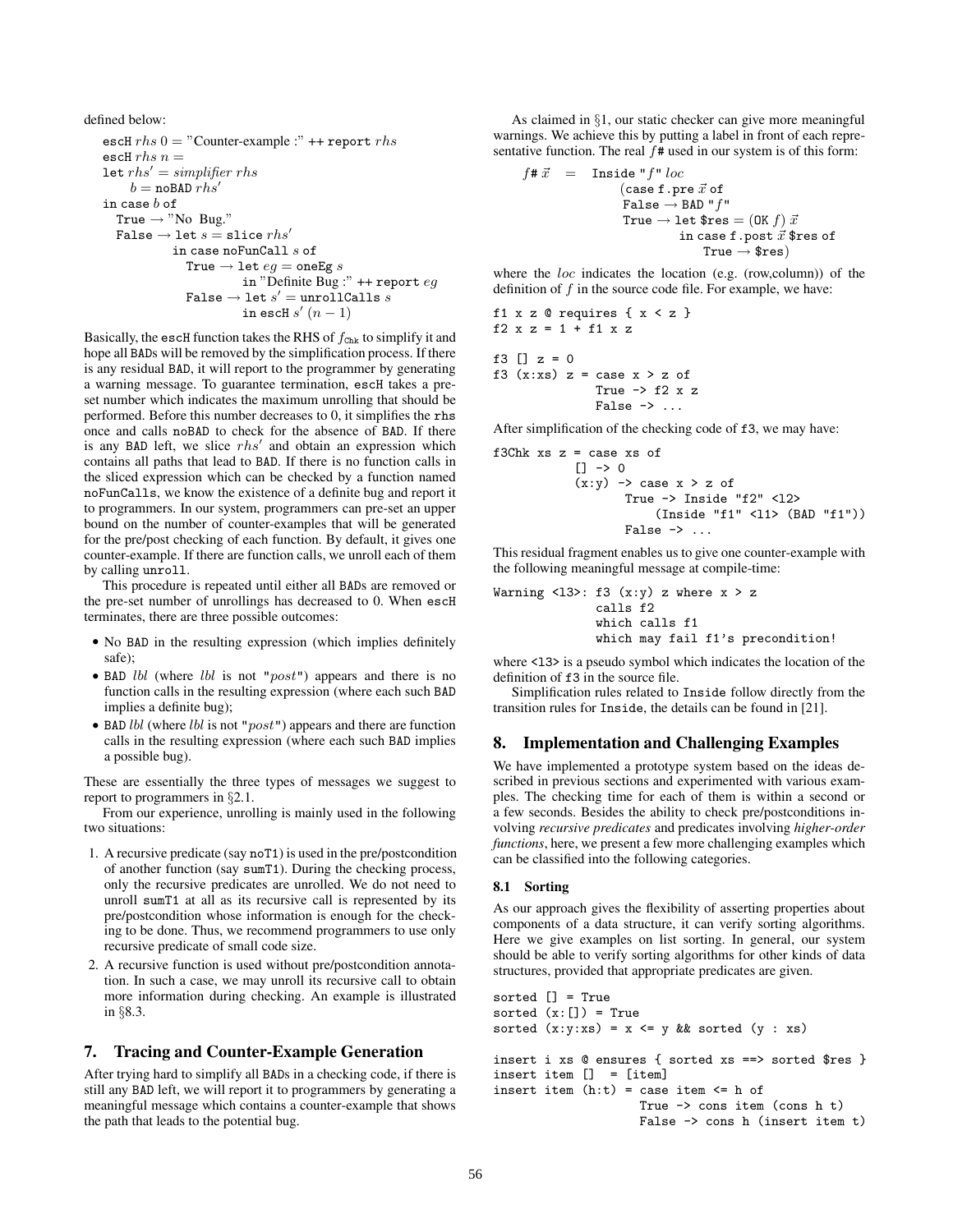```
insertsort xs @ ensures { sorted $res }
insertsort [] = []
insertsort (h:t) = insert h (insertsort t)
```
Other sorting algorithms that can be successfully checked include mergesort and bubblesort whose definitions and corresponding annotations are shown in [21].

# **8.2 Nested Recursion**

The McCarthy's f91 function always returns 91 when its given input is less than or equal to 101. We can specify this by the following pre/post annotations that can be automatically checked.

```
f91 n @ requires { n <= 101 }
f91 n @ ensures { $res == 91 }
f91 n = case (n \le 100) of
           True -> f91 (f91 (n + 11))
           False \rightarrow n - 10
```
This example shows how pre/post conditions can be exploited to give succinct and precise abstraction for functions with complex recursion.

# **8.3 Quasi-Inference**

Our checking algorithm sometimes can verify a function without programmer supplying specifications. This can be done with the help of the counter-example guided unrolling technique. While the utility of unrolling may be apparent for non-recursive functions, our technique is also useful for recursive functions. Let us examine a recursive function named risers [15] which takes a list and breaks it into sublists that are sorted. For example, risers [1,4,2,5,6,3,7] gives [[1,4],[2,5,6],[3,7]]. The key property of risers is that when it takes a non-empty list, it returns a non-empty list. Based on this property, the calls to both head and tail (with the non-empty list arguments) can be guaranteed not to crash. We can automatically exploit this property by using counter-example guided unrolling without the need to provide pre/post annotations for the risers function. Consider:

```
risers [] = []
risers [x] = [[x]]risers (x:y:etc) =
   let ss = risers (y : etc)
   in case x \le y of
        True \rightarrow (x : (head ss)) : (tail ss)
        False \rightarrow ([x]) : ss
```
head  $(s:ss) = s$ tail  $(s:ss) = ss$ 

By assuming risers.pre  $==$  True for its precondition, we can define the following symbolic checking code for risers, namely:

```
risersChk =
 case xs of
 [] -> [][x] \rightarrow [x](x:y:etc) \rightarrow let ss = (OK rises) (y : etc)in case x \le y of
                    True \rightarrow (x:(head_1 ss):(tail_1 ss)False \rightarrow ([x]):ss
```
We use the label \_i to indicate different calls to head and tail. As the pattern-matching for the parameter of risers is exhaustive and the recursive call will not crash, what we need to prove is that the function calls (head\_1 ss) and (tail\_1 ss) will not crash. Here, we only show the key part of the checking process due to space limitation. Unrolling the call (head\_1 ((OK risers) (y:etc))) gives:

case (case (y:etc) of [] -> [] [x'] -> [[x']] (x':y':etc')->let ss' = (OK risers) (y':etc') in case x' <= y' of True ->(x':((OK head\_2) ss')): ((OK tail\_2) ss') False -> [x']:ss') of [] -> BAD "risers" (z:zs) -> x:z:zs

The branch  $[] \rightarrow []$  will be removed by the simplifier according to the rule *match* because [] does not match the pattern (y:etc). For the rest of the branches, each of them returns a non-empty list. This information is sufficient for our simplifier to assert that ss is nonempty. Thus, the calls (head\_1 ss) and (tail\_1 ss) are safe from pattern-matching failure. Note that when we unroll a function call wrapped with OK (e.g. OK risers), we push OK to all function calls in the unrolled definition by a function named pushOK which is defined in Appendix B.3. This is why head\_2 and tail\_2 are wrapped with OK.

In essence, our system checks whether True is the precondition of a function when no annotation is supplied from programmers. We refer to this simple technique as quasi-inference. Note that we do not claim that we can infer pre/postconditions for arbitrary functions, which is an undecidable problem, in general.

# **9. Related Work**

In an inspiring piece of work [9, 8], Flanagan et al, showed the feasibility of applying an extended static checker (named ESC/Java) to Java. Since then, several other similar systems have been further developed, including Spec#'s and its automatic verifier Boogie [3] that is applicable to the C# language. We adopt the same idea of allowing programmers to specify properties about each function (in the Haskell language) with pre/post annotations, but also allow pre/post annotations to be selectively omitted where desired. Furthermore, unlike previous approaches based on verification condition (VC) generation which rely solely on a theorem prover to verify, we use an approach based on symbolic evaluation that can better capture the intended semantics of a more advanced lazy functional language. With this, our reliance on the use of theorem provers is limited to smaller fragments that involve the arithmetical parts of expressions. Symbolic evaluation gives us much better control over the process of the verification where we have customised sound and effective simplification rules that are augmented with counter-example guided unrolling. More importantly, we are able to handle specifications involving recursive functions and/or higher-order functions which are not supported by either ESC/Java or Spec#.

In the functional language community, type systems have played significant roles in guaranteeing better software safety. Advanced type systems, such as dependent types, have been advocated to capture stronger properties. While full dependent type system (such as Cayenne [1]) is undecidable in general, Xi and Pfenning [20] have designed a smaller fragment based on indexed objects drawn from a constraint domain  $\mathcal C$  whose decidability closely follows that of the constraint domain. Typical examples of objects in  $C$  include linear inequalities over integers, boolean constraints, or finite sets. In a more recent Omega project [18], Sheard shows how extensible kinds can be built to provide a more expressive dependent-style system. In comparison, our approach is much more expressive and programmer friendly as we allow arbitrary functions to be used in the pre/post annotations without the need to encode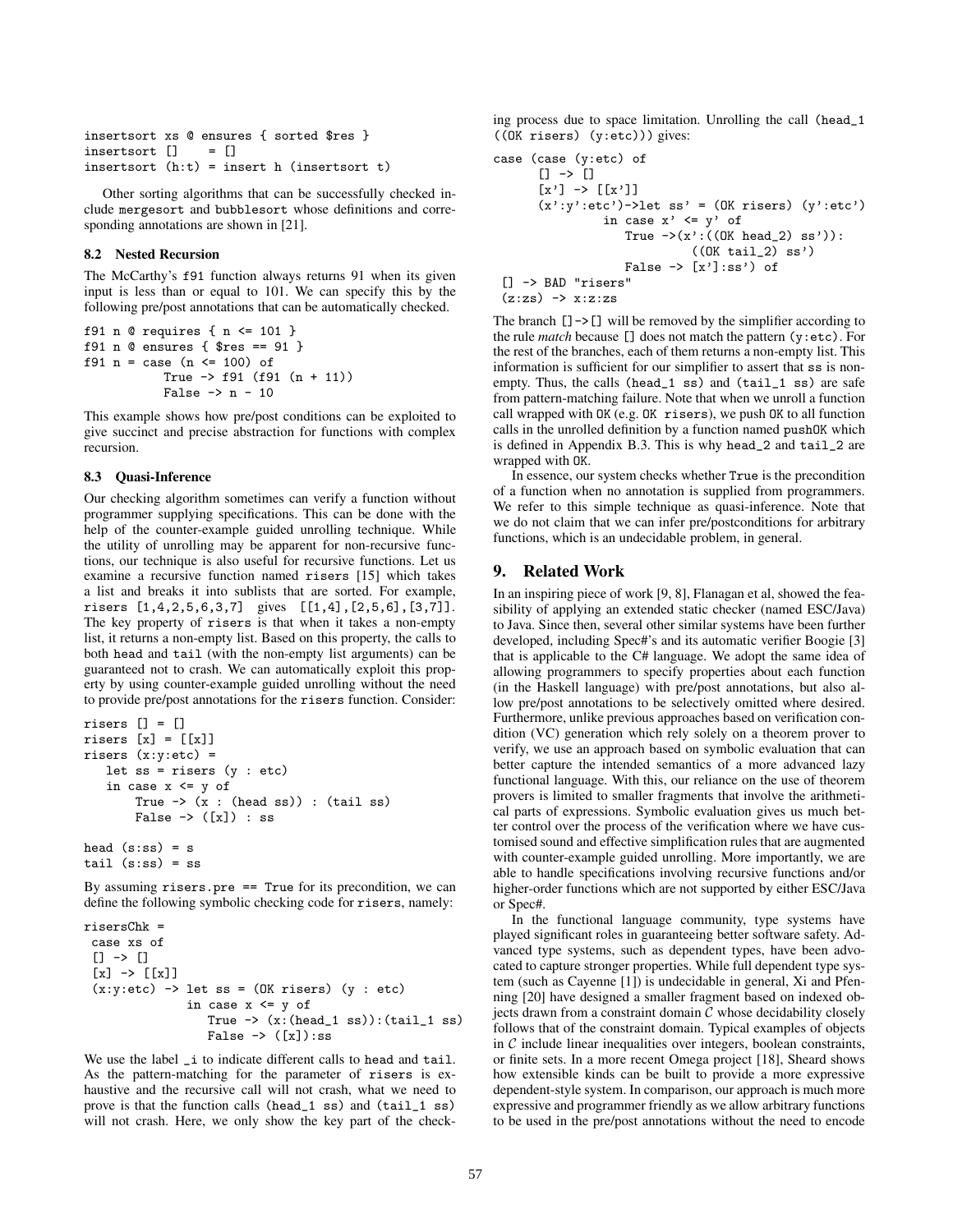them as types. It is also easier for programmers to add properties incrementally. Moreover, our symbolic evaluation is formulated to adhere to lazy semantics and is guaranteed to terminate when code safety is detected or when a preset bound on the unrollings of each recursive function is reached.

Counter-example guided heuristics have been used in many projects (in which we can only cite a few) [2, 10] primarily for abstraction refinement. To the best of our knowledge, this is the first time it is used to guide unrolling which is different from abstraction refinement.

In [12], a compositional assertion checking framework has been proposed with a set of logical rules for handling higher order functions. Their assertion checking technique is primarily for postcondition checking and is currently used for manual proofs. Apart from our focus on automatic verification, we also support precondition checking that seems not to be addressed in [12].

Contracts checking for higher-order functional programs have been advocated in [7, 11]. However, their work is based on dynamic assertions that are applied at run-time, while ours is on static checking to find potential bugs at compile-time.

Amongst the Haskell community, there have been several works that are aimed at providing high assurance software through validation (testing) [4], program verification [13] or a combination of the two [6]. Our work is based on program verification. Compared to the Programatica project which attempts to define a P-Logic for verifying Haskell programs, we use Haskell itself as the specification language and rely on sound symbolic evaluation for its reasoning. Our approach eliminates the effort of inventing and learning a new logic together with its theorem prover. Furthermore, our verification approach does not conflict with the validation assisted approach used by [4, 6] and can play complementary roles.

# **10. Conclusion and Future Work**

We have presented an extended static checker for an advanced functional programming language, Haskell. With ESC/Haskell, more bugs can be detected at compile-time. We have demonstrated via examples the expressiveness of the specification language and highlighted the effectiveness of our verification techniques. Apart from the fact that ESC/Haskell is good at finding bugs, it also has good potential for optimisation to remove redundant runtime tests and unreachable dead code.

Our system is designed mainly for checking pattern matching failures as well as other potential bugs. Being able to verify the postcondition of a function is also for the goal of detecting more bugs at the call sites of the function.

Our extended static checking is sound as our symbolic evaluation follows closely the semantics of Haskell. We have proven the soundness of each simplification rule and given a proof of the soundness of pre/postcondition checking in the technical report [21].

In the near future, we shall extend our methodology to accommodate parametric polymorphism. That means to extend the language  $H$  to GHC Core Language [19] which the full Haskell (including type classes, IO Monad, etc) can be transformed to. We plan to integrate it into the Glasgow Haskell Compiler and test it on large programs so as to confirm its scalability and usefulness for dealing with real life programs.

# **Acknowledgments**

I would like to thank my advisor Simon Peyton Jones for spending tremendous time in discussing the detailed design of the ESC/Haskell system. I would also like to thank Koen Claessen and John Hughes for their earlier discussions and Byron Cook for teaching me counter-example guided abstraction refinement. I greatly appreciate the careful comments and valuable feedback from my advisor Alan Mycroft and the anonymous referees. This work was partially supported by a studentship from Microsoft Research, Cambridge.

# **References**

- [1] Lennart Augustsson. Cayenne language with dependent types. In *ICFP '98: Proceedings of the third ACM SIGPLAN international conference on Functional programming*, pages 239–250, New York, NY, USA, 1998. ACM Press.
- [2] Thomas Ball and Sriram K. Rajamani. The SLAM project: debugging system software via static analysis. In *POPL '02: Proceedings of the 29th ACM SIGPLAN-SIGACT symposium on Principles of programming languages*, pages 1–3, New York, NY, USA, 2002. ACM Press.
- [3] Mike Barnett, K. Rustan M. Leino, and Wolfram Schulte. The Spec# programming system: An overview. *CASSIS*, LNCS 3362, 2004.
- [4] Koen Claessen and John Hughes. *Specification-based testing with QuickCheck*, volume Fun of Programming of *Cornerstones of Computing*, chapter 2, pages 17–40. Palgrave, March 2003.
- [5] David Detlefs, Greg Nelson, and James B. Saxe. Simplify: a theorem prover for program checking. *J. ACM*, 52(3):365–473, 2005.
- [6] Peter Dybjer, Qiao Haiyan, and Makoto Takeyama. Verifying Haskell programs by combining testing and proving. In *Proceedings of Third International Conference on Quality Software*, pages 272–279. IEEE Press, 2003.
- [7] Robert Bruce Findler and Matthias Felleisen. Contracts for higherorder functions. In *ICFP '02: Proceedings of the seventh ACM SIGPLAN international conference on Functional programming*, pages 48–59, New York, NY, USA, 2002. ACM Press.
- [8] Cormac Flanagan, K. Rustan M. Leino, Mark Lillibridge, Greg Nelson, James B. Saxe, and Raymie Stata. Extended static checking for Java. In *PLDI '02: Proceedings of the ACM SIGPLAN 2002 Conference on Programming language design and implementation*, pages 234–245, New York, NY, USA, 2002. ACM Press.
- [9] Cormac Flanagan and James B. Saxe. Avoiding exponential explosion: generating compact verification conditions. In *POPL '01: Proceedings of the 28th ACM SIGPLAN-SIGACT symposium on Principles of programming languages*, pages 193–205, New York, NY, USA, 2001. ACM Press.
- [10] Thomas A. Henzinger, Ranjit Jhala, and Rupak Majumdar. Counterexample-guided control. *Automata, Languages and Programming: 30th International Colloquium, (ICALP03)*, 2719:886– 902, 2003.
- [11] Ralf Hinze, Johan Jeuring, and Andres Löh. Typed contracts for functional programming. In *FLOPS '06: Functional and Logic Programming: 8th International Symposium*, pages 208–225, 2006.
- [12] Kohei Honda and Nobuko Yoshida. A compositional logic for polymorphic higher-order functions. In *PPDP '04: Proceedings of the 6th ACM SIGPLAN international conference on Principles and practice of declarative programming*, pages 191–202, New York, NY, USA, 2004. ACM Press.
- [13] James Hook, Mark Jones, Richard Kieburtz, John Matthews, Peter White, Thomas Hallgren, and Iavor Diatchki. Programatica. *http://www.cse.ogi.edu/PacSoft/projects/programatica/bodynew.htm*, 2005.
- [14] K. Rustan M. Leino and Greg Nelson. An extended static checker for Modular-3. In *CC '98: Proceedings of the 7th International Conference on Compiler Construction*, pages 302–305, London, UK, 1998. Springer-Verlag.
- [15] Neil Mitchell and Colin Runciman. Unfailing Haskell: A static checker for pattern matching. In *TFP '05: The 6th Symposium on Trends in Functional Programming*, pages 313–328, 2005.
- [16] Andrew Moran and David Sands. Improvement in a lazy context: an operational theory for call-by-need. In *POPL '99: Proceedings of the 26th ACM SIGPLAN-SIGACT symposium on Principles of programming languages*, pages 43–56, New York, NY, USA, 1999. ACM Press.